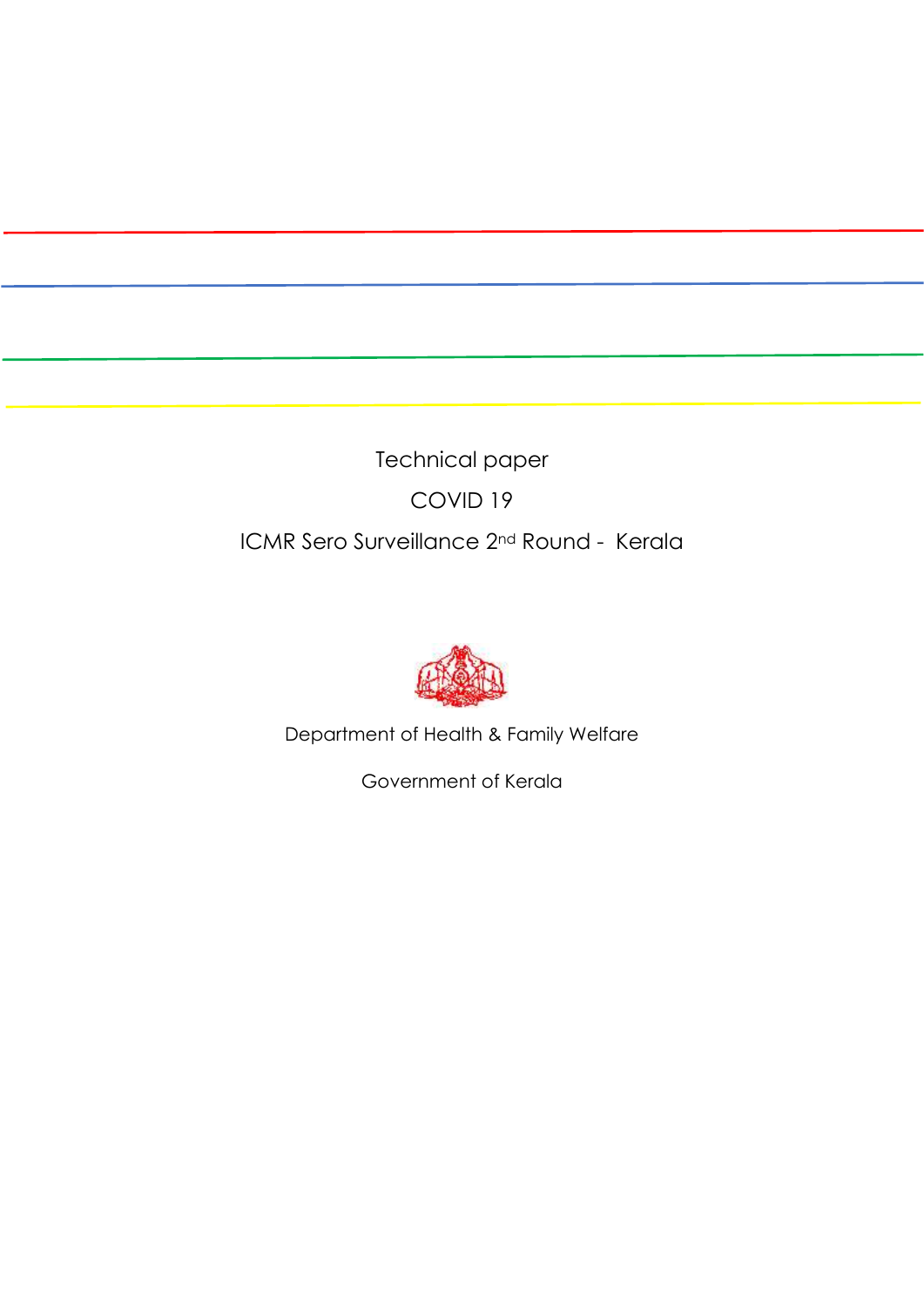## **Results of ICMR Seroprevalence studies: Kerala**

ICMR is doing population based sero epidemiological studies to measure the extent of spread of infection in an area and recommend containment measures accordingly. Strategy for population based sousveillance adopted is repeated cross-sectional investigation in the same geographic area to establish trends in an evolving pandemic. Two rounds of such studies have been completed – one in May and another in August. The survey was conducted in the general population among individuals aged 18 years or more in selected representative 736 districts in India. Samples are collected from three districts of Kerala (Ernakulam, Palakkad and Thrissur). ICMR has communicated the results of second sero-survey as per D.O.No. ECD/COVID r9lt\{isc./2020 Dated, the 30rh September, 2020 . The current paper discusses the results of the sero-surveillance and its interpretation for Kerala

| <b>Date</b><br><b>of</b><br>sample  <br>collection | May 18-23th | August 24-26th |
|----------------------------------------------------|-------------|----------------|
| <b>Total IgG Positive</b>                          | 4           |                |
| <b>Total Tested</b>                                | 1193        | 1281           |
| % IgG positive                                     | 0.33%       | $0.8\%$        |

### **Table 1: Summary of results- Kerala**

#### **Table 2: Comparison of Results with National Average**

|                  | <b>May 2020</b> | August 2020 |
|------------------|-----------------|-------------|
|                  |                 |             |
| Kerala           | 0.33%           | 0.8%        |
| National Average | 0.73%           | 6.6%        |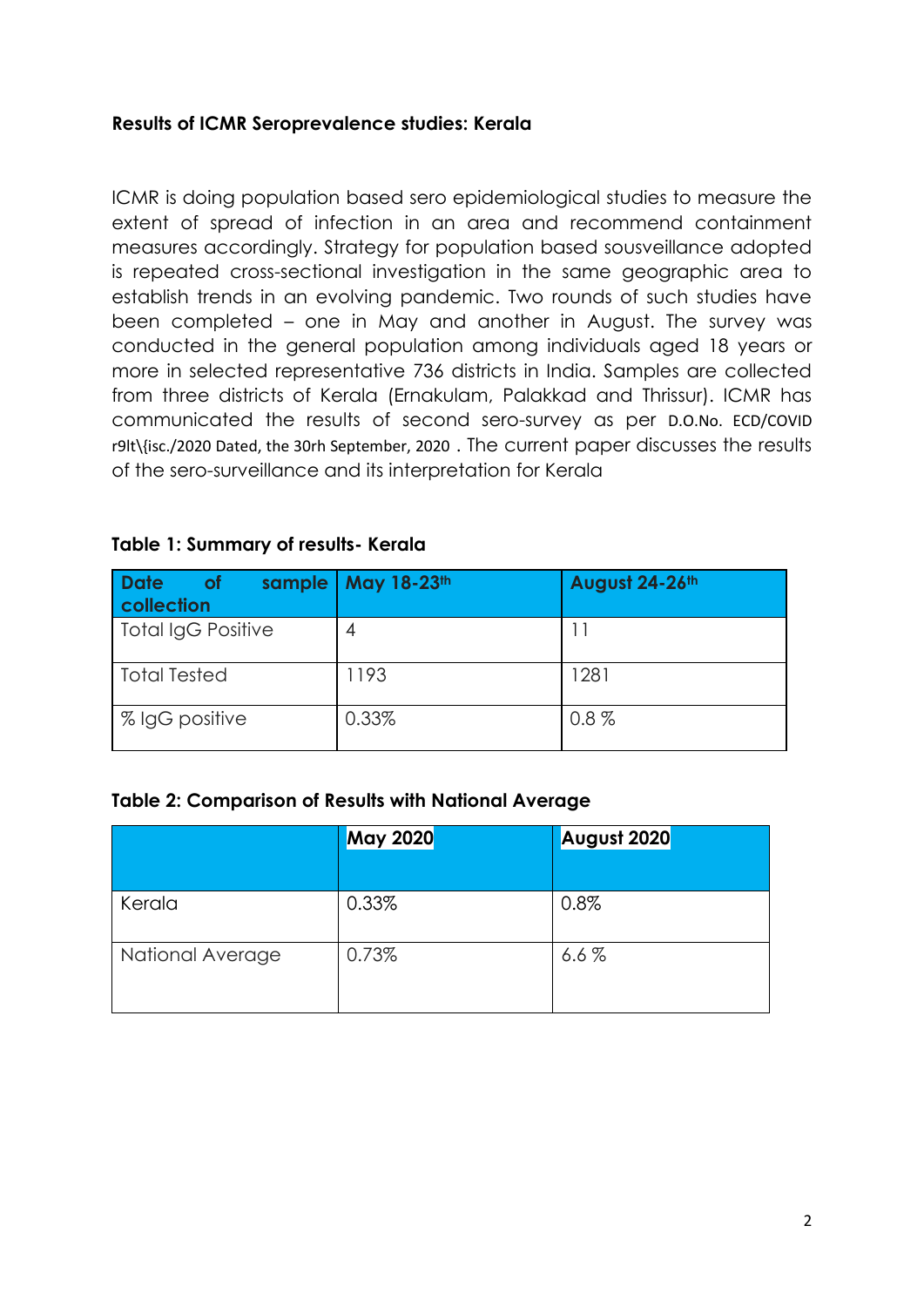## **Observations:**

- 1. Kerala's sero prevalence in August was 8 times less than the national average.
- 2. The state's sero prevalence increased by 2.4 times over three months. National average increased by 9 times during the same period. Different states increase may be further higher than the national average.
- 3. This shows the effectiveness of robust containment measures including quarantine norms, following of sanitized corridors for travellers coming from outside the state, effective contact tracing, rapid detection of cases through improved access to tests and isolation of COVID positive cases, picking up clusters' formation at the beginning through surveillance and containment measures within clusters and the 'break the chain' measures that were adopted in the state.
- 4. It is worth noting that the estimated gap of unidentified cases was very less in Kerala as compared to national average.
- 5. All credits for lower prevalence of COVID in the state goes to the responsible citizens of the state who followed all COVID protocols rigorously and co-operated with all containment measures. All line departments coordinated actions have contributed towards maintaining low infectivity rates in the state till August.
- 6. This also implies that further cutting down transmission is possible if all citizens strictly follow physical distancing by reducing the number of primary contacts, use masks and practice hand hygiene and all shops/establishments/markets follow 'COVID compliance'.
- 7. In order to understand how the infection is spreading in the country, all states comparative analysis is possible. It will clarify the rate of infection spread in various parts of the country and the state.
- 8. It is imperative that all the states to take uniform actions to ensure that the infections come under control. If not, the virus will keep circulating in the community and cause illness and fatality till it reduces its virulence.